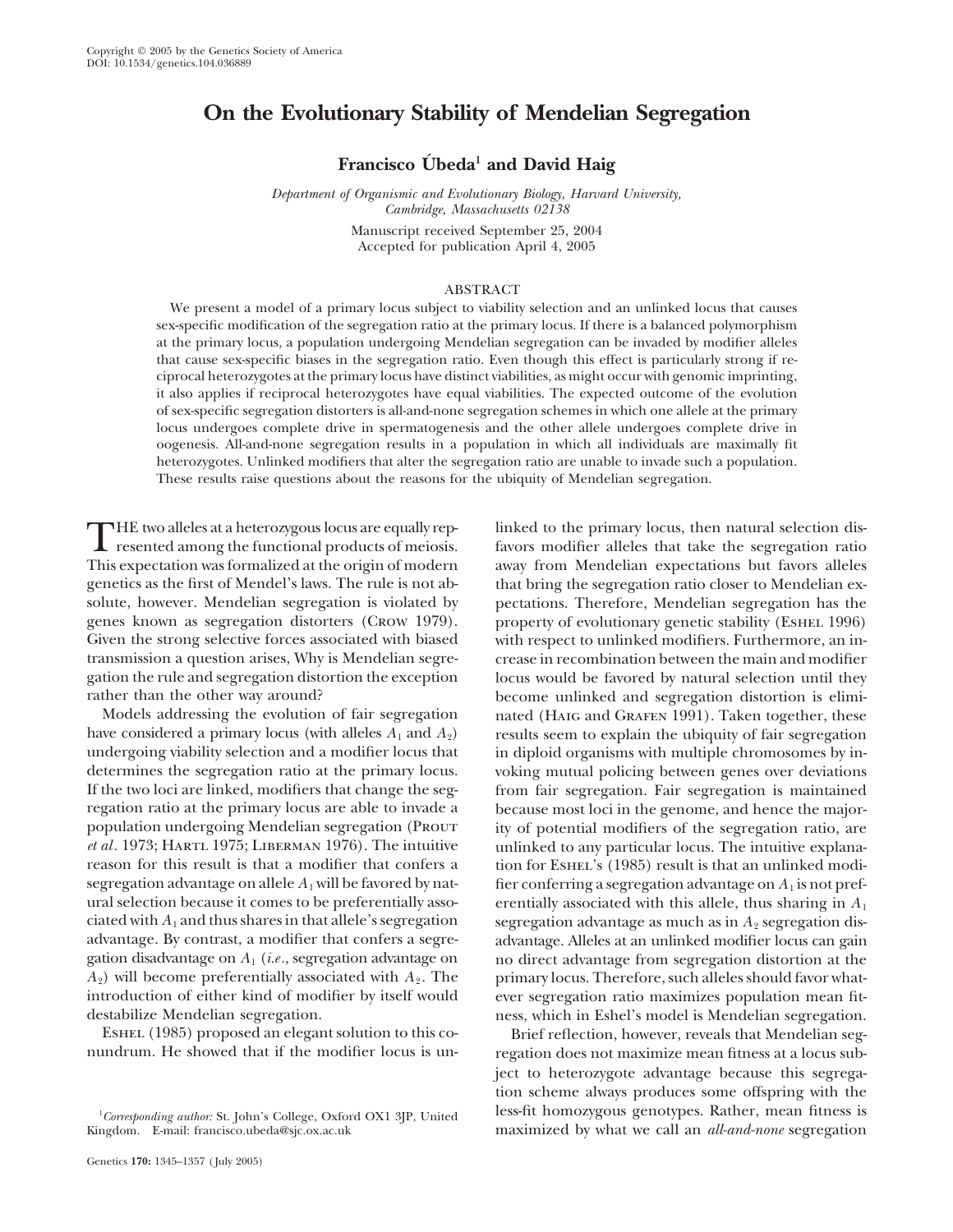

Figure 1.—Sex-specific segregation distortion. This chart summarizes a detailed review of genetic systems in which segregation distortion in autosomes has been reported (RHOADES 1942; Cameron and Moav 1957; Loegering and Sears 1963; Maguire 1963; Rick 1966; Maan 1975; van Heermert 1977; Gropp and Winking 1981; Sandler and Golic 1985; Silver 1985; Lavery and James 1987; Agulnik *et al.* 1990; SANO 1990; FOSTER and WHITTEN 1991; Lyttle 1991; Pardo-Manuel de Villena *et al.* 2000). Each star corresponds to a particular haplotype (in italics) and its host organism. Its coordinates indicate the segregation proportion in favor of that particular haplotype in males and females. The main diagonal corresponds to sex-independent segregation distortion. This is the assumption in previous work on the evolution of Mendelian segregation. The vertical axis in  $k = \frac{1}{2}$  corresponds ⁄ to female-limited segregation distortion while the horizontal axis in  $\kappa = \frac{1}{2}$  corresponds to ⁄ male-limited segregation distortion.

sperm (or microspores) and no eggs (or megaspores) or for the evolutionary stability of Mendelian segregation. vice versa (ÚBEDA and HAIG 2004). Under such a seg-<br>First we introduce a two-locus model for the interregation scheme, all adults will be maximally fit hetero- action between viability selection and segregation diszygotes. This possibility was considered neither by ESHEL tortion. Then, we carry out stability analysis of the pa-(1985) nor by earlier models of the evolution of the rameter space for sex-specific segregation with a focus segregation ratio because these models made the simpli- on Mendelian and all-and-none segregation. Finally, we fying assumption that segregation was the same in males analyze the particular case of permanent translocation and females. Assuming that a modifier of segregation has heterozygotes and discuss some possible explanations equal effects in spermatogenesis (or microsporogenesis) for the scarcity of all-and-none segregation and the equal effects in spermatogenesis (or microsporogenesis) and oogenesis (or macrosporogenesis) is far from being ubiquity of Mendelian segregation. realistic, however. A detailed review of genetic systems in which segregation distortion has been reported fails to provide a single case with identical segregation in males MODEL and females (see Figure 1 and references therein). This<br>consider two autosomal loci, A and M, carried by<br>and female gametogenesis are extremely different (PARDO-<br>MANUEL DE VILLENA and SAPIENZA 2001). Thus, it is<br>difficult

type but with the parental origins of their two alleles reversed) as might arise, for example, from genomic imprinting (PEARCE and SPENCER 1992; REIK and WALTER 2001). We show that the equivalence *vs.* nonequivalence Boldface lowercase and uppercase letters denote vectors

scheme in which one of the alleles is transmitted to all of reciprocal heterozygotes has important consequences

$$
\mathbf{V}_{ij} = \begin{bmatrix} v_{11} & v_{12} \\ v_{21} & v_{22} \end{bmatrix} . \tag{1}
$$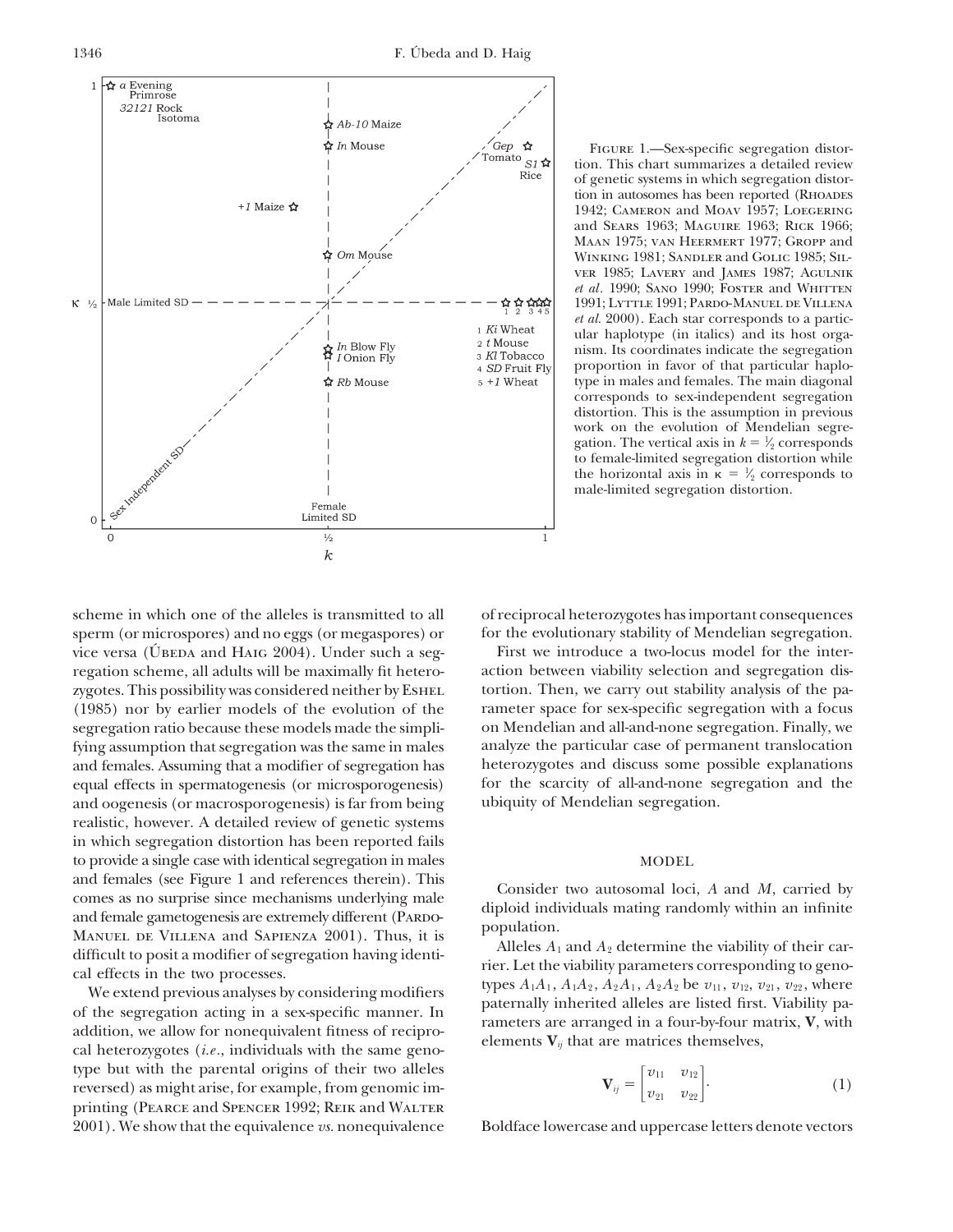and matrices, respectively. Superscript T represents the  $\bar{x}$ transposed of a vector or matrix.

Alleles  $M_1$  and  $M_2$  determine the segregation ratio of alleles at the *A* locus. Let the segregation ratio of  $A_1$  cor-<br>responding to genotypes  $M_1M_1$ ,  $M_1M_2$ ,  $M_2M_1$ ,  $M_2M_2$  be STABILITY ANALYSIS  $k_{11}$ ,  $k_{12}$ ,  $k_{21}$ ,  $k_{22}$  in males and  $\kappa_{11}$ ,  $\kappa_{12}$ ,  $\kappa_{21}$ ,  $\kappa$ with  $k_{ij} = k_{ji}$ ,  $\kappa_{ij} = \kappa_{ji}$ , and  $0 \le k_{ij}$ ,  $\kappa$ ratio of  $A_2$  corresponding to genotype  $M_iM_j$  is  $1 - k_{ij}$  contemplate the fate of a rare allele  $M_2$  introduced into in males and  $1 - \kappa_{ii}$  in females. Segregation ratios in males are arranged in a matrix,  $S<sup>m</sup>$ , with elements  $S<sup>m</sup>_{ii}$ 

$$
\mathbf{S}_{ij}^{\mathbf{m}} = \begin{bmatrix} \frac{1}{2} & k_{ij} \\ 1 - k_{ij} & \frac{1}{2} \end{bmatrix} . \tag{2}
$$

$$
\mathbf{S}_{ij}^{\mathrm{f}} = \begin{bmatrix} \frac{1}{2} & \kappa_{ij} \\ 1 - \kappa_{ij} & \frac{1}{2} \end{bmatrix} . \tag{3}
$$

mission paths for one haplotype: from male to male, from male to female, from female to male, and from fe-<br>male to female. Each path relates to a fitness matrix that **Methods:** To male to female. Each path relates to a fitness matrix that **Methods:** To study the long-term stability of a particu-<br>results from multiplying the viability of the transmitting lar segregation scheme it is necessary to have results from multiplying the viability of the transmitting lar segregation scheme it is necessary to have a polymor-<br>individual and the segregation ratio of that particular his equilibrium at the main locus; otherwise modi haplotype:  $W^{mm} = V \circ S^m$ ,  $W^{mf} = V \circ S^f$ ,  $W^{fm} = V^T \circ S^m$ ,  $\mathbf{W}^{\text{ff}} = \mathbf{V}^{\text{T}} \circ \mathbf{S}^{\text{f}}$  . The symbol  $\circ$  represents the Schur product  $W^u = V^{\alpha} \delta^u$ . The symbol  $\alpha$  represents the Schur product mined by drift instead of selection. For this reason, we of two matrices, which is another matrix with elements start by considering a short-term stable equili  $\mathbf{V} \circ \mathbf{S} = \mathbf{V}_{ij} \circ \mathbf{S}_{ij} = v_{mn} s_{mn}$ . Following Prout *et al.* (1973),  $\hat{\mathbf{y}}$  polymorphic at the main locus. Hence inequalities LIBERMAN (1976), and ESHEL (1985) we assume no pleio-<br>*tropic* effect of the modifier locus over the fitness locus. Let the frequency of haplotypes  $A_1M_1$ ,  $A_2M_1$ ,  $A_1M_2$ , Let matrix **G** be the gradient matrix of system (4)  $A_2M_2$  be  $x_1$ ,  $x_2$ ,  $x_3$ ,  $x_4$  in sperm and  $y_1$ ,  $y_2$ ,  $y_3$ ,  $y_4$  in eggs, evaluated at equili

$$
x'_{i} = \frac{x_{i}(\mathbf{W}^{\text{mm}}\mathbf{y})_{i} + y_{i}(\mathbf{W}^{\text{fm}}\mathbf{x})_{i} - \frac{1}{2}\delta_{i}^{\text{m}}}{\mathbf{x} \cdot (\mathbf{W}^{\text{mm}}\mathbf{y}) + \mathbf{y} \cdot (\mathbf{W}^{\text{fm}}\mathbf{x})}
$$
(4a)

$$
y'_{i} = \frac{x_{i}(\mathbf{W}^{\text{mf}}\mathbf{y})_{i} + y_{i}(\mathbf{W}^{\text{ff}}\mathbf{x})_{i} - \frac{1}{2}\delta_{i}^{\text{f}}}{\mathbf{x} \cdot (\mathbf{W}^{\text{mf}}\mathbf{y}) + \mathbf{y} \cdot (\mathbf{W}^{\text{ff}}\mathbf{x})},
$$
(4b)

where  $\delta_i^{\scriptscriptstyle \text{m}}$  and  $\delta_i^{\scriptscriptstyle \text{f}}$ tively. These are  $\delta_1^m = \delta_3^m = k_{12}d$ ,  $\delta_2^m = \delta_4^n$ and  $\delta_1^f = \delta_3^f = \kappa_{12}d$ ,  $\delta_2^f = \delta_4^f = (\kappa)$ ulation mean fitness, which is equal in the two sexes,

$$
\overline{w} = \mathbf{x} \cdot (\mathbf{W}^{\text{mm}} \mathbf{y}) + \mathbf{y} \cdot (\mathbf{W}^{\text{fm}} \mathbf{x}) = \mathbf{x} \cdot (\mathbf{W}^{\text{mf}} \mathbf{y}) + \mathbf{y} \cdot (\mathbf{W}^{\text{ff}} \mathbf{x}).
$$
\n(5)

We consider a scenario in which there is a balanced polymorphism of  $A_1$  and  $A_2$  at the viability locus and a population fixed for  $M_1$  at the modifier locus. We assume that the initial frequency of alleles  $A_1$  and  $A_2$ that are matrices themselves, corresponds to a stable equilibrium (**x**<sup>∂</sup>,  $\hat{y}$ ) given fixation of  $M_1$  at the modifier locus. This equilibrium is stable in the sense that it remains unaltered over small perturbations of the frequency of  $A_1$  and  $A_2$  (short-term stabil-Its equivalent for females is matrix  $S^f$  with elements tip) with  $M_1$  fixed but it may not be stable to the introduction of new alleles (long-term stability) (ESHEL 1996). To explore the long-term stability of equilibrium  $(\hat{\mathbf{x}}, \hat{\mathbf{y}})$ to the introduction of  $M_2$  we simplify our notation by using  $(k, \kappa)$  to refer to the segregation scheme  $(k_{11}, \kappa_{11})$ In a single generation, there are four possible trans- of the common  $M_1M_1$  homozygotes, and  $(k_{+1}, k_{+1})$  to refer to the segregation scheme  $(k_{12}, \kappa_{12})$  of rare  $M_1M_2$ 

> phic equilibrium at the main locus; otherwise modifiers have no effect over segregation and their fate is deterstart by considering a short-term stable equilibrium ( $\hat{\mathbf{x}}$ ,  $v_{21} > v_{22}$  and  $(1 - \kappa)v_{12} + (1 - k)v_{21} > v_{11}$ derived in U<sup>BEDA</sup> and HAIG (2004) must be satisfied.

*c* evaluated at equilibrium  $(\hat{\mathbf{x}}, \hat{\mathbf{y}})$ . Matrix **G** is a block with  $0 \le x_i$ ,  $y_j \le 1$ , and  $\sum_i x_i = \sum_j y_j = 1$ . Given an initial matrix that contains submatrix **L** (see APPENDIX A). If distribution of haplotype frequencies, random union of the leading eigenvalue of matrix  $\mathbf{L} > 1$ ,  $\rho(\mathbf{L}) > 1$ , modi-<br>gametes results in individuals whose chances of repro-<br>fier M<sub>a</sub> introduced in a population at equi gametes results in individuals whose chances of repro-<br>ducing are determined by the viability of each genotype.<br>increases in frequency at a geometric rate. However, if ducing are determined by the viability of each genotype. increases in frequency at a geometric rate. However, if<br>Prior to the formation of a new gamete pool, recombina-<br> $\rho(L) = 1$  nothing can be concluded about the long-Prior to the formation of a new gamete pool, recombina-<br>tion and segregation take place. We assume indepen-<br>term stability of  $(\hat{\mathbf{x}}, \hat{\mathbf{v}})$ . We deal with this problem using tion and segregation take place. We assume indepen-<br>dent assortment between A and M because this is the the method suggested by LESSARD (1989). In his work dent assortment between *A* and *M* because this is the the method suggested by LessARD (1989). In his work<br>most favorable case for Mendelian segregation (ESHEL LESSARD (1989) defines the term *O* from a generic gramost favorable case for Mendelian segregation (ESHEL LESSARD (1989) defines the term *Q* from a generic gra-<br>1985).The frequency of each haplotype in the next gen- dient matrix and its second derivatives, concluding that dient matrix and its second derivatives, concluding that eration is a particular equilibrium shows long-term instability when *Q* is positive. Therefore, if the term *Q* derived from our *x* $\alpha$   $\beta$   $\beta$   $\beta$   $\beta$   $\beta$   $\beta$   $\beta$   $\beta$   $\beta$   $\beta$   $\beta$   $\beta$   $\beta$   $\beta$   $\beta$   $\beta$   $\beta$   $\beta$   $\beta$   $\beta$   $\beta$   $\beta$   $\beta$   $\beta$   $\beta$   $\beta$   $\beta$   $\beta$   $\beta$   $\beta$   $\beta$   $\beta$   $\beta$   $\beta$   $\beta$   $\$ 0, modifier  $M_2$  introduced in a population at equilibrium  $(\hat{\mathbf{x}}, \hat{\mathbf{y}})$  increases at an arithmetic rate. To summarize, allele  $M_2$  will be favored by natural selection when rare whenever  $\rho(L) > 1$  or whenever  $\rho(L) = 1$  and  $Q(G) > 0$ . If this is the case, segregation scheme  $(k, \kappa)$ function for haplotype *i* in males and females, respec- does not show evolutionary genetic stability (EGS) and  $C_{4}^{m} = (k_{12} - 1)d$  can be invaded by segregation scheme  $(k_{+1}, \kappa_{+1}).$ 

We used analytical expressions for  $\rho(L)$  when we were  $(x_1y_4 - x_3y_2) + v_{21}(x_4y_1 - x_2y_3)$ . The symbol · represents able to derive these, but used numerical analysis to draw the inner product of two vectors, which is the number conclusions when we were unable to derive an analytical  $x \cdot y = \sum_i x_i y_i$ . The normalizing factor in (4) is the pop- solution. In our numerical analyses, for each combination of  $k$  and  $\kappa$  considered we explored all combinations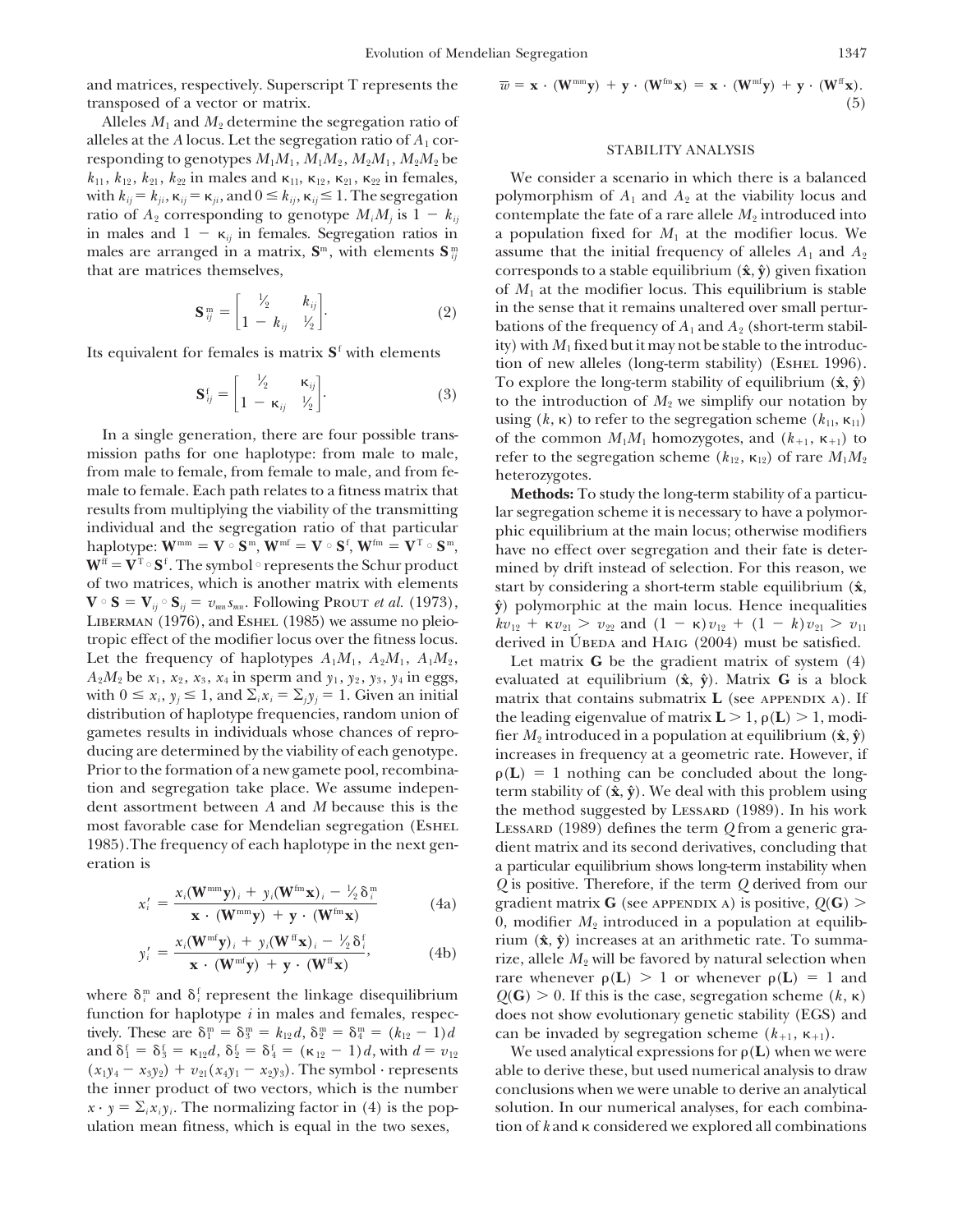of  $v_{11}$ ,  $v_{12}$ ,  $v_{21}$ ,  $v_{22}$  in the range [0.1, 1.9] separated at intervals 0.225. For each set of viability parameters yield- unit value. Hence, in principle, our analytical results ing a short-term stable polymorphic equilibrium we ex- can be extended to the case of differential viability of plore all combinations of  $k_{+1}$  and  $\kappa_{+1}$  in the range  $[0.02,$  homozygote classes. 0.98] separated at intervals 0.08. We then calculated *All-and-none segregation:* Consider a population with  $\rho(L)$  and use this value to classify the parameter sets. This routine was implemented in Matlab 5.3 (MATH- of all-and-none segregation. Whenever  $v_{12} > v_{11}$ ,  $v_{22}$  the works 1991).

undergoing Mendelian segregation  $(k, \kappa) = (\frac{1}{2}, \frac{1}{2})$ **∕ ∕** Whenever  $\frac{1}{2}(v_{12} + v_{21}) > v_{11}$ ,  $v_{22}$  the corresponding equi-⁄ librium  $(\hat{\mathbf{x}}, \hat{\mathbf{y}})_{(\frac{1}{2}, \frac{1}{2})}$  shows short-term stability. The simpli-  $(\hat{\mathbf{x}}, \hat{\mathbf{y}})_{(1,0)}$  is ⁄ ⁄ fying assumption  $v_{11} = v_{22}$  allows us to get a tractable *expression for*  $\rho(L)$  and  $Q(G)$ .

The leading eigenvalue of L evaluated at equilibrium  $({\bf \hat{x}}, {\bf \hat{y}})_{(\frac{1}{2}, \frac{1}{2})}$  is ⁄ ⁄

$$
\rho(\mathbf{L}_{(\frac{1}{2},\frac{1}{2})}) = 1 + (2f_2)^{-1}(f_1 - f_2 + \sqrt{(f_1 + f_2)^2 - 8v_{11}f_1}),
$$
\n(6)

where  $f_1 = (k_{+1} - \kappa_{+1})(v_{12} - v_{21})$  and  $f_2 = v_{11} + v_{12} + v_{22}$  $v_{21} + v_{22}$ . Simple algebra (see APPENDIX B) shows that Note that the short-term stability of equilibrium  $(\hat{\mathbf{x}}, \hat{\mathbf{y}})_{(1,0)}$  $\rho(\mathbf{L}_{\ (^{1\!\!}/_{\!2},^{1\!\!}}% ,\mathbf{L}_{\mathbf{L}_{\bf k},^{1\!\!}/_{\!2}}))$ ⁄ ⁄

$$
(k_{+1}-\kappa_{+1})(v_{12}-v_{21})>0.
$$
 (7)

⁄ ⁄ ⁄  $_{2}^{\prime },\frac{1}{2}^{\prime })$  is ⁄

$$
Q(\mathbf{G}_{(\frac{1}{2},\frac{1}{2})}) = g_1(v_{11}/v_{12})^2 + (2g_1 + g_2)(v_{11}/v_{12}) + g_3,
$$
\n(8)

 $g_3 = (1 - 2k_{+1})(1 - 2k_{+1}).$ <br>
The sign of  $Q(G)$  depends on the relative viabilities<br>
of homozygotes and heterozygotes. The two extreme<br>
cases are lethal homozygotes  $(v_{11}/v_{12} = 0)$  and equal<br>
viability of both homozygotes a  $(v_{11}/v_{12} = 1)$ . Taking limits in  $Q(G)$  for each of these could not be invaded by some  $(k_{+1}, k_{+1})$ .

$$
\lim_{v_{11}/v_{12}\to 0} Q(\mathbf{G}_{(\frac{1}{2},\frac{1}{2})}) = (1 - 2k_{+1})(1 - 2\kappa_{+1}) \qquad (9a)
$$

$$
\lim_{v_{11}/v_{12}\to 1} Q(\mathbf{G}_{(\frac{1}{2},\frac{1}{2})}) = 4(1 - k_{+1} - \kappa_{+1})^2. \tag{9b}
$$

These analytical results rely on the simplifying assumpfixed for Mendelian segregation. Suppose that  $v_{12} > v_{21}$ ;<br>not expect this assumption often to be true and use then the population can be invaded by any segregation not expect this assumption often to be true and use then the population can be invaded by any segregation<br>numerical analysis to find out whether our analytical scheme such that  $A_1$  is transmitted in greater proportion numerical analysis to find out whether our analytical results can be extended to the more general case of

119,496 cases in which  $(k_{+1} - \kappa_{+1})(v_{12} - v_{21})$  < value  $\rho(\mathbf{L}_{(\frac{1}{2}, \frac{1}{2})})$ ⁄ ⁄  $\kappa_{+1}$ )( $v_{12} - v_{21}$ ) > 0, eigenvalue  $\rho(L_{(\frac{1}{2},\frac{1}{2})})$  < 1. Finally, in or by increasing the frequency of  $A_2$  among their eggs. ⁄ ⁄ the 54,392 cases in which  $(k_{+1} - \kappa_{+1})(v_{12} - v_{21}) = 0$ 

 $v_{11}$  or  $v_{12} = v_{21}$ ), ρ(**L**<sub>(½</sub>,½<sub>)</sub>) takes the ⁄ ⁄

segregation  $(k, \kappa) = (1, 0)$ , one of the two possible forms EXTER 1991).<br> **Results:** *Mendelian segregation:* Consider a population stability. The simplifying assumption  $v_{11} = v_{22}$  allows us stability. The simplifying assumption  $v_{11} = v_{22}$  allows us to get a tractable expression for  $\rho(L)$ .

The leading eigenvalue of **L** evaluated at equilibrium

$$
\rho(\mathbf{L}_{(1,0)}) = 1 + (4 v_{12})^{-1} (f_3 + f_4 - 4 v_{12} + \sqrt{(f_3 + f_4)^2 - 8 v_{11} f_3}),
$$
\n(10)

where  $f_3 = (k_{+1} - \kappa_{+1})v_{12}$  and  $f_4 = v_{11} + v_{12}$ . Simple *f*  $f(x) = \frac{f(x)}{f(x)}$  is algebra (see APPENDIX B) shows that  $\rho(L_{(1,0)}) > 1$  when

$$
v_{12} > v_{11}, v_{22}. \t\t(11)
$$

is a sufficient condition for its long-term stability. Whether the reciprocal heterozygotes take the same or a different value does not affect the value of  $\rho(L_{(1,0)})$ .

Whenever reciprocal heterozygotes have the same Again we resort to numerical analysis to determine fitness  $f_1 = 0$  and  $\rho(\mathbf{L}_{(\frac{\nu_2}{2})}) = 1$ . Term  $Q(\mathbf{G})$  evaluated whether our analytical results can be extended to the more general case of differential viability of homozygote classes. In our systematic exploration of the parameter space we find 310,284 combinations of  $v_{11}$ ,  $v_{12}$ ,  $v_{21}$ ,  $v_{22}$ yielding a short-term stable polymorphic equilibrium. We failed to find a single case in which  $\rho(L_{(1,0)}) < 1$ . where  $g_1 = 2(1 - k_{+1} - \kappa_{+1})$ ,  $g_2 = 2(k_{+1} - \kappa_{+1})$ , and We failed to find a single case in which  $\rho(\mathbf{L}_{(1,0)}) < 1$ .<br>  $g_3 = (1 - 2k_{+1})(1 - 2\kappa_{+1})$ .

cases are lethal homozygotes  $(v_{11}/v_{12} = 0)$  and equal<br>viability of both homozygote and heterozygote classes of k and  $\kappa$  in the range [0.02, 0.98] separated at intervals<br> $(v_{12}/v_{12} = 1)$ . Taking limits in  $O(G)$  for ea

**Conclusion:** Our results are simplest when there is a balanced polymorphism at the primary locus for a fitness scheme in which reciprocal heterozygotes have distinct fitnesses ( $v_{12} \neq v_{21}$ ). In this case, a rare modifier coding for a segregation scheme  $(k_{+1}, \kappa_{+1})$  such that  $(k_{+1} - \kappa_{+1})(v_{12} - v_{21}) > 0$  can invade a population to sperm than to eggs, *i.e.*,  $k_{+1} > \kappa_{+1}$  (Figure 2a.2). differential viability of homozygote classes. The reason for this instability is straightforward. At the In our systematic exploration of the parameter space Mendelian equilibrium, *A*<sup>1</sup> has higher fitness when we find 293,384 combinations of  $v_{11}$ ,  $v_{12}$ ,  $v_{21}$ ,  $v_{22}$  yield-<br>transmitted via sperm than via eggs and  $A_2$  has higher ing a short-term stable polymorphic equilibrium. In the fitness when transmitted via eggs than via sperm. Therefore, heterozygotes would gain a reproductive advantage by increasing the frequency of  $A_1$  among their sperm or by increasing the frequency of  $A_2$  among their eggs. Of particular significance, Mendelian segregation can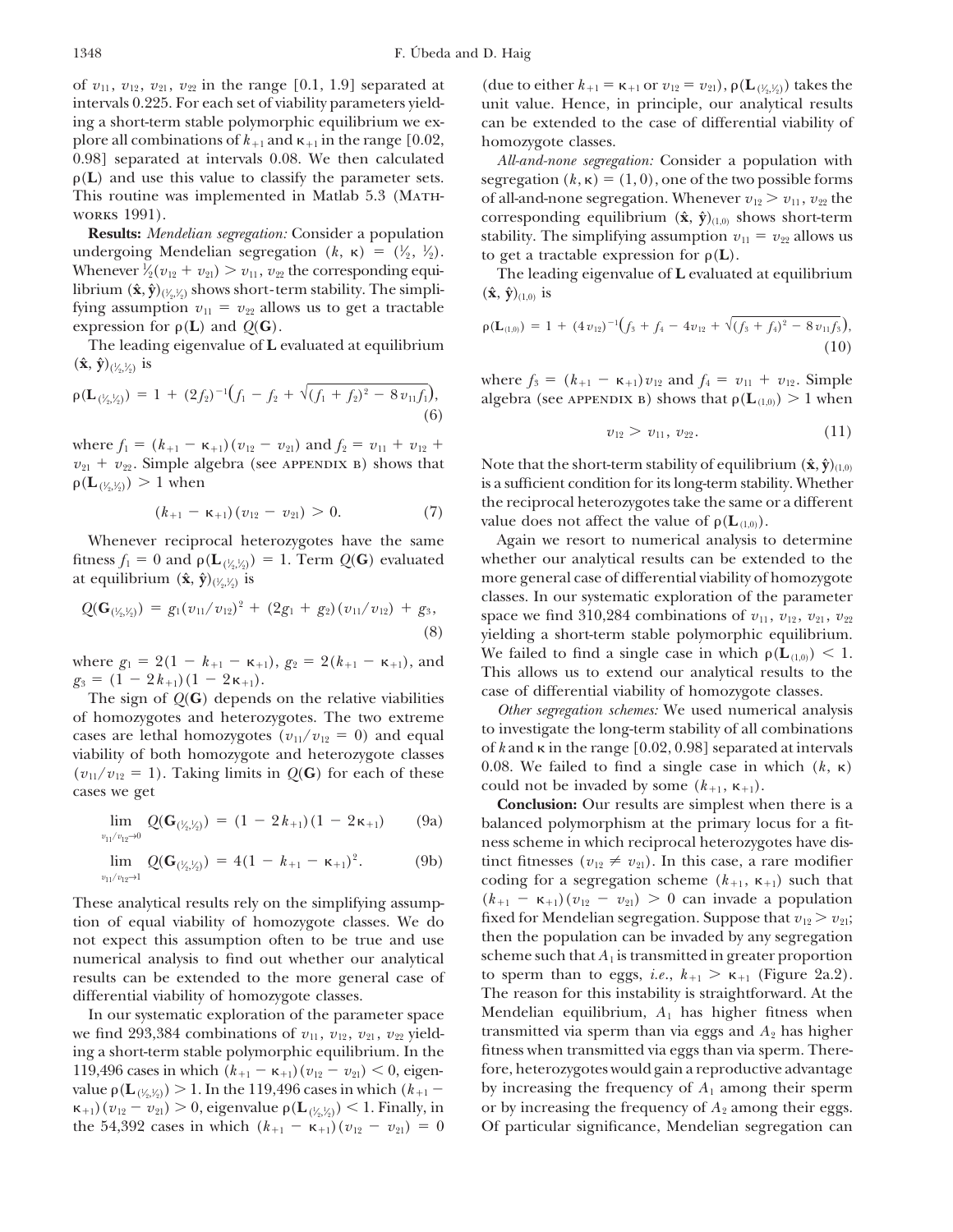

FIGURE 2.—Stability of Mendelian segregation. (a) Differential fitness of reciprocal heterozygotes  $(v_{12} \neq v_{21})$ . Mendelian segregation (MS) is susceptible to invasion by  $(k_{+1}, \kappa_{+1})$  when this segregation scheme maps onto the shaded area. (a.1)  $v_{21} > v_{12}$  requires  $\kappa_{+1} > k_{+1}$ . (a.2)  $v_{12} > v_{21}$  requires  $k_{+1} > \kappa_{+1}$ . Open circles represent segregation schemes showing evolutionary genetic instability. However, all-and-none segregation (A&N) cannot be invaded by any other segregation scheme. Solid circles represent segregation schemes showing evolutionary genetic stability. (b) Identical fitness of reciprocal heterozygotes ( $v_{12} = v_{21}$ ). Invading segregation schemes are confined beneath the surface in b.1. Slices of this surface at  $v_{11}/v_{12}$  = 5/8 (b.2) and  $v_{11}/v_{12} = 0$  (b.3) provide graphics with the same interpretation as the ones in a.

be invaded by segregation schemes  $(k_{+1}, k_2)$ , where **∕** ⁄  $\chi_2'$  or  $(\frac{1}{2}, \kappa_{+1})$ , where  $\kappa_{+1} < \frac{1}{2}$ . That is, changes in **∕ ∕** segregation ratio do not need to be coordinated be- heterozygotes have identical viability. A rare modifier tween the sexes: a successful modifier can change the segregation ratio in spermatogenesis without a change the surface  $Q(G) = 0$  will be favored by natural selection in oogenesis, or the reverse.  $\sim$  over a modifier coding for Mendelian segregation and

ity if reciprocal heterozygotes have identical viability tion of surface  $Q(G) = 0$  reveals that successful modifi- $(v_{12} = v_{21})$ , but in this case the selective forces acting ers must code for a segregation scheme with opposite on modifiers of the segregation ratio are weaker. Spe- effects in spermatogenesis and oogenesis. Moreover, the cifically, successful modifiers initially increase at a geo- precision with which the segregation advantage in one

metric rate when reciprocal heterozygotes have different viabilities, but at an arithmetic rate when reciprocal coding for segregation scheme  $(k_{+1}, \kappa_{+1})$  located below Mendelian segregation also lacks evolutionary stabil- fixed in the population (Figure 2b.1). Simple observa-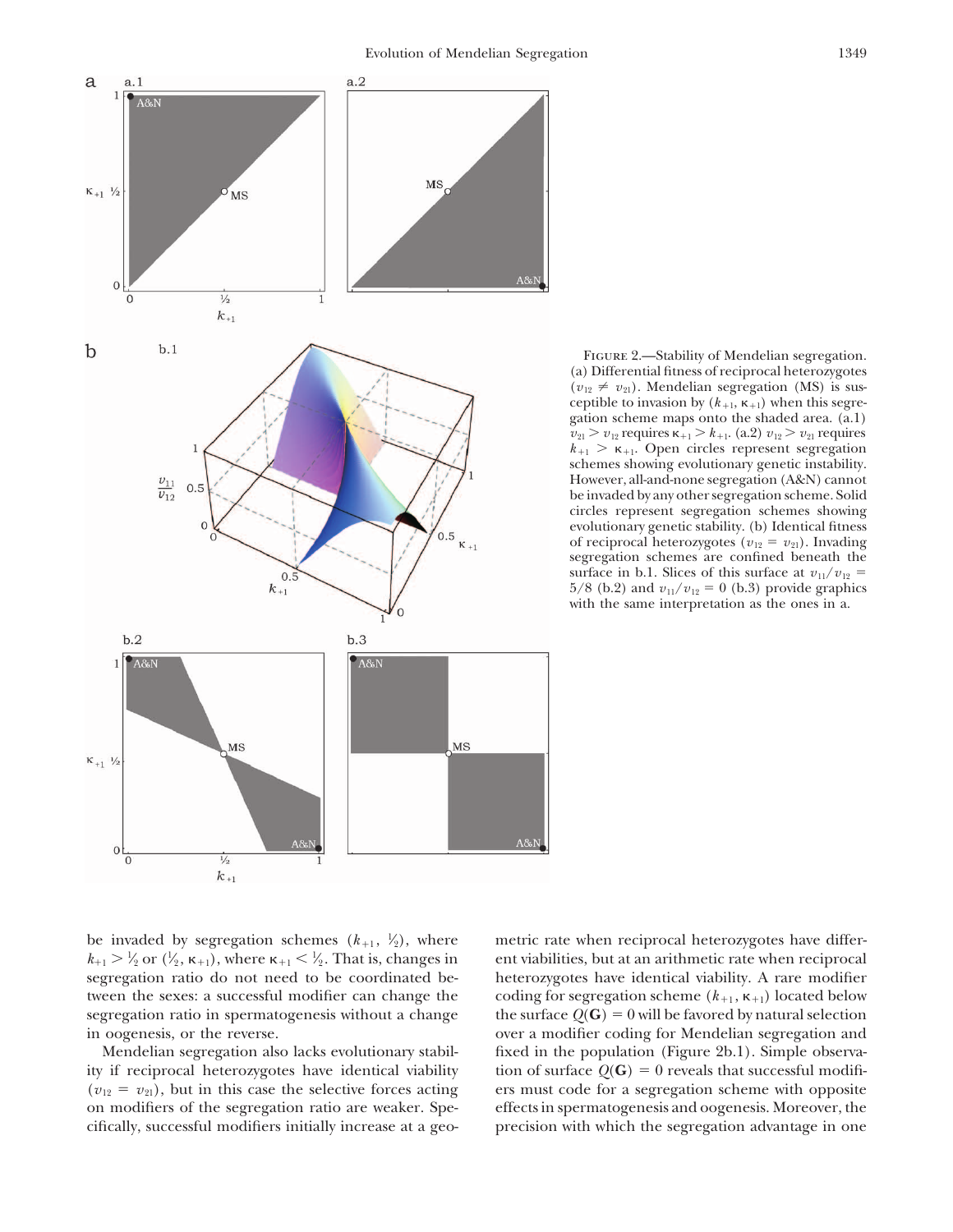Under the simplifying assumption that  $v_{11} = v_{22}$ , the meiotic drive (Crow 1970). two extreme cases are minimum heterozygote advan- While the enforcement of Mendelian segregation tage,  $v_{11}/v_{12} \approx 1$ , and maximum heterozygote advan-<br>tage,  $v_{11}/v_{12} \approx 0$ . In the first scenario, it is only modifiers (Figure 3). However, if sex-specific segregation is allowed, tage,  $v_{11}/v_{12} \approx 0$ . In the first scenario, it is only modifiers (Figure 3). However, if sex-specific segregation is allowed, with equal, but opposite, effects in males and females, distorters can modify both types of with equal, but opposite, effects in males and females, *i.e.*,  $k_{+1} + \kappa_{+1} = 1$ , that can invade a population in the net result is a reduction of load, distorters are benewhich Mendelian segregation is the norm. In the second ficial to their host genotype and we would expect them<br>scenario, it is enough that the modifier has opposite ef- to invade a Mendelian population. That is, distorters scenario, it is enough that the modifier has opposite ef-<br>fects in males and females, i.e.,  $(k_{+1} - \frac{1}{2})$  ( $\kappa_{+1} - \frac{1}{2}$ ) < Mendelian segregation can be beneficial to their host fects in males and females, *i.e.*,  $(k_{+1} - \frac{1}{2})(\kappa_{+1} - \frac{1}{2})$  < Mendelian segregation can be beneficial to their host **∕ ∕** 0, to be favored by natural selection (Figure 2b.3). For genotype if they reduce segregation load. This might example, consider  $v_{19} = v_{91}$  and  $v_{11} = v_{99} = 0$ ; a Mende-call into question the use of the adjective "ultr example, consider  $v_{12} = v_{21}$  and  $v_{11} = v_{22} = 0$ ; a Mende-call into question the use of the adjective "ultraselfian population can be invaded by a modifier that in-<br>(Crow 1988) to describe segregation distorters. lian population can be invaded by a modifier that in-<br>creases the transmission of  $A_1$  to sperm  $(k_{+1} > \frac{1}{2})$  but Following this intuitive reasoning, we would expect to creases the transmission of  $A_1$  to sperm  $(k_{+1} > \frac{1}{2})$  but Following this intuitive reasoning, we would expect to ⁄ reduces its transmission to eggs ( $\kappa_{+1} < \frac{1}{2}$ ). The same **∕** population can be invaded by a modifier that reduces segregation shows evolutionary instability, the rationale<br>the transmission of  $A_1$  to sperm  $(k_{+1} \leq \frac{1}{2})$  but increases being that even when alternative segregatio the transmission of  $A_1$  to sperm  $(k_{+1} < \frac{1}{2})$  but increases being that even when alternative segregation schemes **∕** its transmission to eggs ( $\kappa_{+1} > \frac{1}{2}$ **∕** 

modifiers that can invade a population fixed for Mende-<br>lian segregation must cause coordinated changes in that gets rid of both genetic loads (Figure 3). lian segregation must cause coordinated changes in that gets rid of both genetic loads (Figure 3).<br>spermatogenesis and oogenesis. This is because  $A_1$  and Our results back this intuition. For example, consider spermatogenesis and oogenesis. This is because  $A_1$  and<br>  $A_2$  have the same fitness whether transmitted via eggs the case  $v_{12} > v_{21}$  in which fair segregation can be in- $A_2$  have the same fitness whether transmitted via eggs the case  $v_{12} > v_{21}$  in which fair segregation can be in-<br>or sperm when allele frequencies are at the equilibrium vaded by any segregation scheme  $(k_{+1}, k_{+1})$  suc determined by Mendelian segregation. Selection is ini-<br> $k_{+1} > \kappa_{+1}$ . Numerical evidence suggests that none of<br>tially weak because in a panmictic population, the rare these segregation schemes except all-and-none segretially weak because, in a panmictic population, the rare these segregation schemes except all-and-none segre-<br>eggs produced by the modified segregation scheme gain gation of the type  $(1, 0)$  show evolutionary stability ( a fitness advantage only from their even rarer unions Figure 4). For another example, consider the case  $v_{12}$  = with the rare sperm produced by the modified segre-<br> $v_{21}$  and  $v_{11} = v_{22} = 0$  in which fair segregation with the rare sperm produced by the modified segregation scheme. Modifications need to be coordinated invaded by any segregation scheme  $(k_{+1}, k_{+1})$  such<br>between oogenesis and spermatogenesis because these that  $(k_{+1} - k_2)(k_{+1} - k_2) < 0$ . Numerical evidence sug-

between oogenesis and spermatogenesis because these<br>
uhat  $(k_{+1} - k_2) (\kappa_{+1} - k_3) \le 0$ . Numerical evidence sug-<br>
unions need to produce an increased frequency of het-<br>
erozygotes whereas some combinations of changes, in<br>

$$
L = \frac{\max\{v_{ij}\} - \overline{w}}{\max\{v_{ij}\}}.
$$
 (12)

sex is complemented by a segregation disadvantage in gous progeny in sexual populations with heterozygote the opposite sex becomes increasingly stringent as there advantage (Crow 1970). *Drive load* is the reduction in is a progressively smaller advantage of  $A_1A_2$  heterozy- mean fitness due to the production of progeny less fit gotes over homozygous genotypes. The state of than other zygotic combinations in populations with

find that any segregation scheme other than all-and-none segregation shows evolutionary instability, the rationale are reducing the genetic load there will always be room<br>for further reduction until all-and-none segregation is If reciprocal heterozygotes have identical viability, the for further reduction until all-and-none segregation is<br>
odifiers that can invade a population fixed for Mende-free reached. All-and-none is the only segregation sc

> $k_{+1} > \kappa_{+1}$ . Numerical evidence suggests that none of invaded by any segregation scheme  $(k_{+1}, \kappa_{+1})$  such **∕ ∕**

### DISCUSSION

Crow differentiated two kinds of genetic load that are ESHEL (1985) analyzed the fate of new mutations at relevant to our argument. *Segregation load* is the reduc- a modifier locus that governed the segregation ratio at tion in mean fitness due to the production of homozy- an unlinked locus. He showed that for any configuration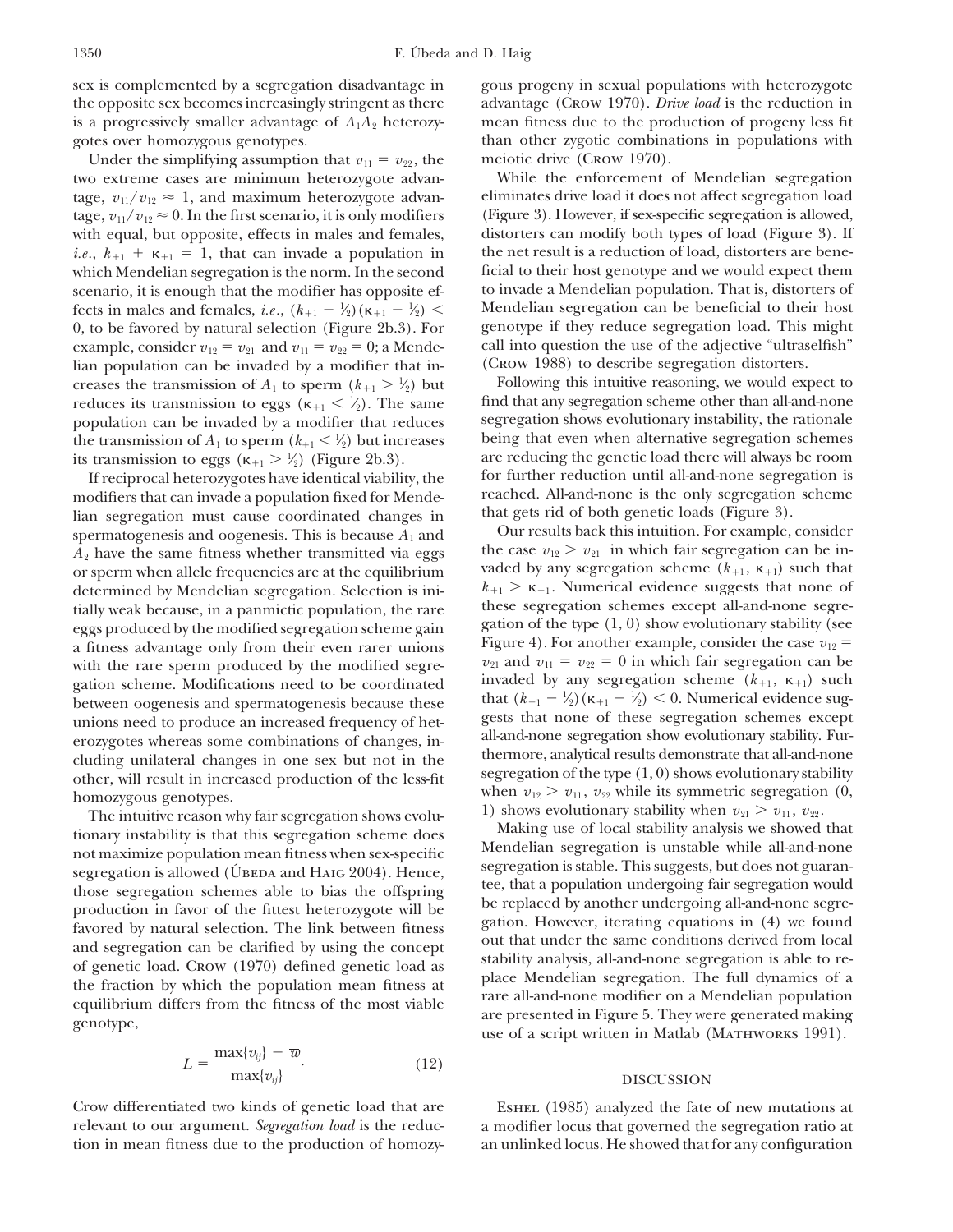

Figure 3.—Genetic load in terms of fitness. The area of each square represents the genetic load corresponding to segregation scheme (*k*, -). The ordering of the viability parameters considered is  $v_{12} = v_{21} > v_{11} = v_{22}$ . The genetic load has two components, drive load and segregation load. With sex-independent segregation  $(k = \kappa)$  we consider the drive load component only. Any segregation away from Mendelian expectations increases the genetic load. With perfect compensation between drive and drag in the two sexes  $(k + \kappa = 1)$  we consider the segregation load component only. Any segregation away from all-and-none expectations increases the genetic load. All-and-none segregation is the only segregation scheme that gets rid off both types of load.

tially reduce meiotic drive always increase in frequency, there is a bias in segregation of one of the "alleles" to whereas mutant alleles that initially increase meiotic one class of gametes/spores, there is positive selection drive decrease in frequency. His model assumed equal for modifiers that established the opposite bias in segresegregation ratios in the two sexes. We have shown that gation to the other class of gametes/spores. Eshel's conclusion does not hold when sex-specific mod- Our model suggests an alternative path to permanent ifiers of segregation are considered. Instead, we have heterozygosity. If there is differential viability of reciproshown that if there is a balanced polymorphism at a cal heterozygotes, one allele will have higher fitness at locus determining viability, then unlinked modifiers will the Mendelian equilibrium when transmitted by sperm/ favor an all-and-none segregation scheme in which one microspores and the other allele will have higher fitness allele drives completely in oogenesis and the other allele when transmitted by eggs/megaspores. Therefore, moddrives completely in spermatogenesis. Further, we have ifiers of the segregation ratio in one sex will be favored shown that this segregation scheme has properties of by selection, even without an opposite bias of the segrelong-term evolutionary stability, given the assumptions gation ratio in the other sex (von WANGENHEIM 1962)

it is the segregation scheme employed by at least 57 1991). Unlike Charlesworth's model, our model does species of flowering plants (in seven genera) that exist not require initial inbreeding. The natural history of peras permanent translocation heterozygotes (HOLSINGER manent translocation heterozygosity does not strongly and ELLSTRAND 1984). For example, some species of favor one model or the other, because these species are and ELLSTRAND 1984). For example, some species of favor one model or the other, because these species are<br>Oenothera are permanent structural heterozygotes for usually self-fertilizing but with outcrossing relatives (e g Cenothera are permanent structural neterozygotes for<br>two chromosome complexes, with one set of chromo-<br>somes (the α-complex) transmitted to all megaspores<br>( $\kappa$  = 1), and the other set (the β-complex) transmitted<br>that M

model assumed heterozygote advantage and obligate 1. We have shown that there is strong selection on unself-fertilization. Under these assumptions, any modifier linked modifiers to favor departures from Mendelian

of alleles at the modifier locus, mutant alleles that ini- of Mendelian segregation in one sex is neutral, but once

of our model. provides evidence of genomic imprinting in Oenothera; All-and-none segregation is not a theoretical caprice: see interpretation of his results in Haig and Westoby

( $\kappa = 1$ ), and the other set (the  $\beta$ -complex) transmitted<br>to all microspores ( $k = 0$ ) (CLELAND 1972).<br>CHARLESWORTH (1979) proposed that systems of per-<br>manent translocation heterozygosity evolved to fix a bene-<br>ficial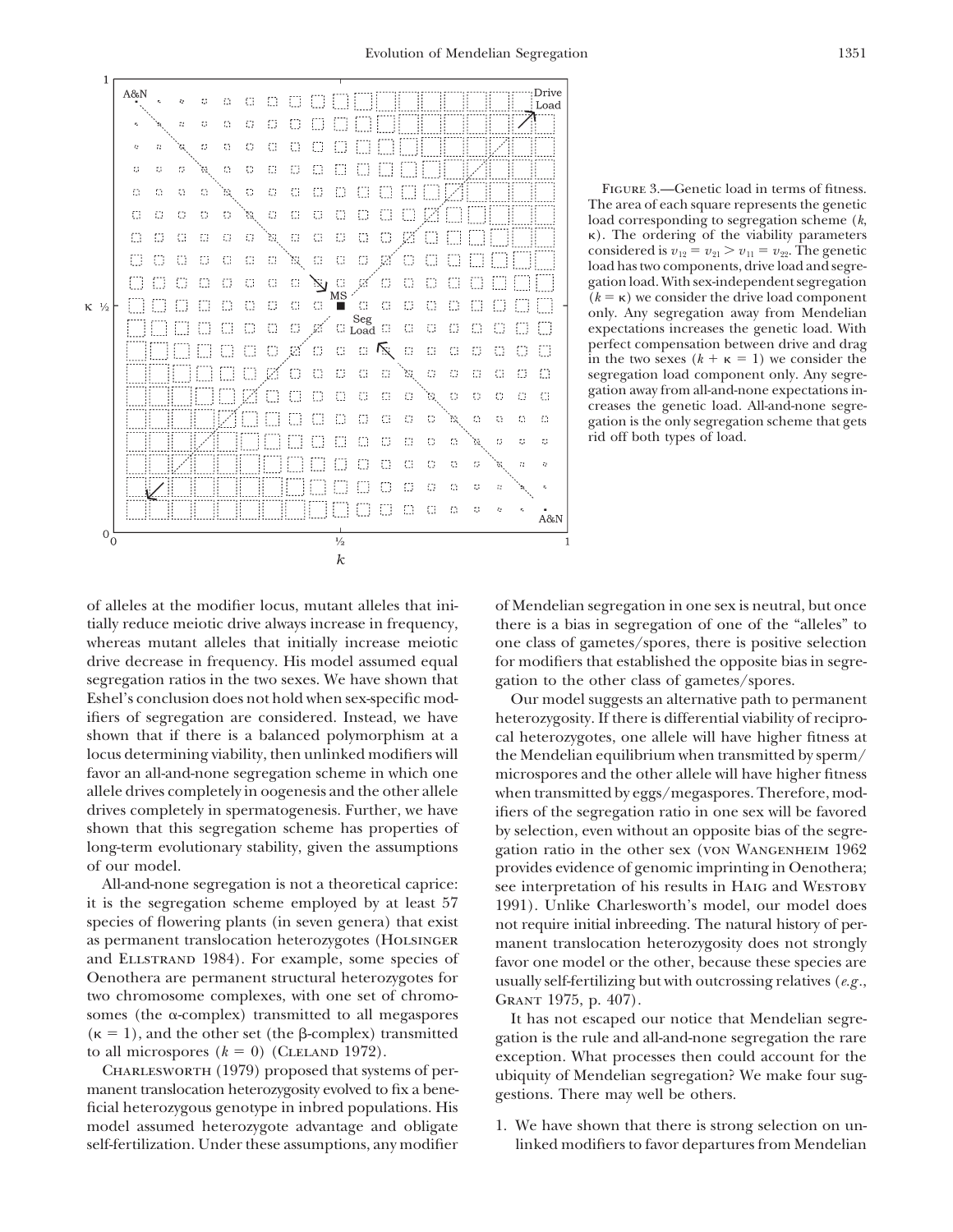1352 F. Úbeda and D. Haig



FIGURE 4.—Evolutionary stability of segregation schemes other than Mendelian. Let  $v_{11} = 1$ ,  $v_{12} = 1.5$ ,  $v_{21} = 2$ ,  $v_{22} = 0.6$ . For each combination of  $k$  in  $\{0.1, 0.3, 0.5\}$  and  $\kappa$  in  $\{0.5, 0.7, 0.9\}$  we draw a map of the genetic load (dotted squares) in the  $(k_{+1}, k_{+1})$  plane. Which combination of k and  $\kappa$  corresponds to each window is indicated by a number above and to the right of the graphic and is represented by a circle in the  $(k_{+1}, \kappa_{+1})$  plane. Segregation scheme  $(k, \kappa)$  is susceptible to invasion by any other segregation scheme  $(k_{+1}, k_{+1})$  mapping onto the shaded area. In particular, all-and-none segregation of the type  $(0, 1)$ can invade any  $(k, \kappa)$  and, considering local deviations from  $(k, \kappa)$ , the ones that can invade always reduce the genetic load.

segregation for a balanced polymorphism at which The possibility of balanced polymorphisms with reciprocal heterozygotes have different fitness ( $v_{12} \neq v_{21}$  cannot be rejected so simply, however. Im $v_{21}$ ). However, such balanced polymorphisms may be printed genes are often clustered, with maternally rare. In the simplest form of genomic imprinting, expressed genes tightly linked to paternally exan allele is silent when inherited from one parent, pressed genes. Moreover, some imprinted genes are but expressed when inherited from the other. If so, expressed biallelically in most tissues, but have monothe allele inherited from one parent does not affect allelic expression in some cell types. In such cases, fitness and each heterozygous genotype has a fitness an imprinted haplotype will have effects when it is equal to one of the homozygous genotypes (either both maternally and paternally inherited. Thus, the  $v_{12} = v_{11}$  and  $v_{21} = v_{22}$  or  $v_{12} = v_{22}$  and  $v_{21} = v_{11}$ ). No heterozygous genotypes need not be phenotypically balanced polymorphism is possible for such fitness equivalent to the homozygous genotypes. The model schemes (PEARCE and SPENCER 1992). of this article also assumes that fitnesses are fixed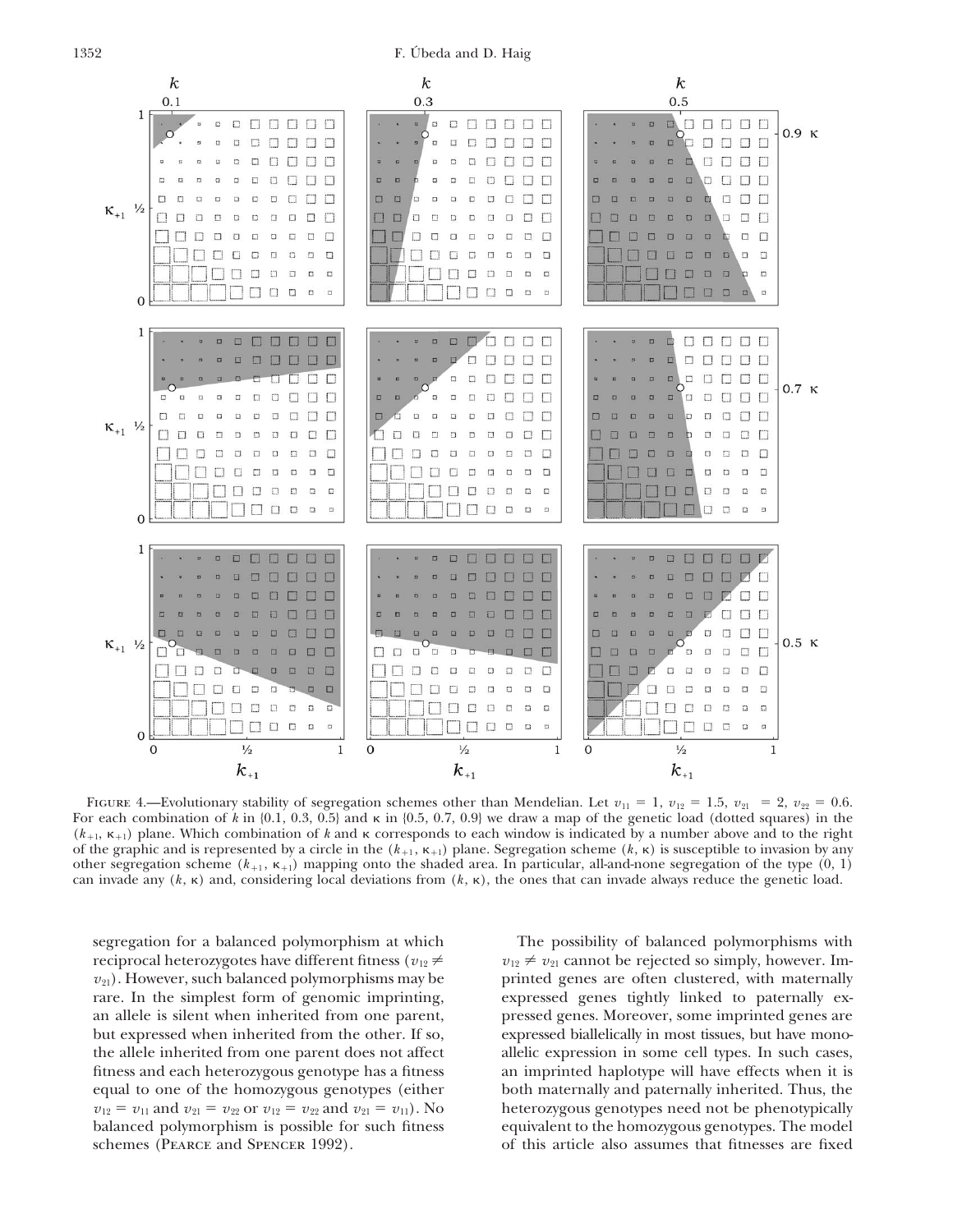Evolution of Mendelian Segregation 1353



Figure 5.—Haplotype dynamics. We represent the change in frequency of all haplotypes after a rare modifier of segregation arises. The perpendicular distance from the bottom of the triangle to a particular point is the frequency of  $A_1M_1$ , from the left it is that of  $A_1M_2$ , and from the right it is that of  $A_2M_2$ . We use a color code to represent the frequency of  $A_2M_1$ . Vertex  $(1, 0, 0)$ corresponds to extinction of haplotypes  $A_2M_2$  and  $A_1M_2$ ; (0, 1, 0), to extinction of  $A_1M_1$  and  $A_2M_2$ ; and  $(0, 0, 1)$ , to extinction of  $A_1M_1$  and  $A_1M_2$ . Consider a population at a polymorphic shortterm stable equilibrium at the main locus but fixed for allele *M*<sup>1</sup> coding for Mendelian segregation  $(k = \kappa = \frac{1}{2})$ . A mutant ⁄ modifier  $M_2$  is introduced in proportion  $\varepsilon = 5 \times 10^{-3}$ . (a) Nonsymmetric viability of reciprocal heterozygotes. Let  $v_{11} = 0.8$ ,  $v_{12} =$ 1.6,  $v_{21} = 2$ , and  $v_{22} = 0.8$ . Our results show that allele  $M_2$  coding for segregation scheme (0, 1) in homozygotes fully replaces allele  $M_1$ . Specifically, haplotypes  $A_2M_2$  and  $A_1M_2$  become fixed in sperm and eggs, respectively. (b) Symmetric viability of reciprocal heterozygotes. Let  $v_{11} = 0.8, v_{12} = v_{21} = 1.8,$  and  $v_{22} = 0.8$ . Our results show that both (b.1) an allele  $M_2$  coding for segregation scheme (0, 1) in homozygotes and  $(b.2)$  an allele $M_2$ 

coding for segregation scheme (1, 0) in homozygotes fully replace allele  $M_1$ . While in the former case haplotypes  $A_2M_2$  and  $A_1M_2$ become fixed in sperm and eggs, in the latter case they become fixed in eggs and sperm, respectively. In the absence of imprinting the number of generations represented is four times larger than that in its presence. Arrows indicate the sense in which time increases.

properties of an individual's genotype. However, if regation ratio in one sex and decrease the segrean individual's fitness is influenced by the genotypes gation ratio in the other sex (or two modifiers must of other family members, the fitnesses of the different both be present with these opposite effects). A modgenotypes are frequency dependent.  $A_1A_2$  heterozy- ifier that causes exactly opposite changes in the segregotes may exist in family environments different from gation ratios of the two sexes can always increase those of  $A_2A_1$  heterozygotes and from that of either in frequency, albeit slowly, if there is heterozygous homozygous genotype (*e.g.*, in models of sib competi- advantage. Whether a modifier that causes an increase tion with multiple paternity within litters). In such in one sex but an unequal decrease in the other sex models,  $A_1A_2$  and  $A_2A_1$  heterozygotes may have dif- can increase in frequency depends on the precise ferent fitnesses even at an unimprinted locus. relations between homozygous and heterozygous via-

from Mendelian segregation is weak for balanced in spermatogenesis and oogenesis is possibly a major polymorphisms at which reciprocal heterozygotes constraint on the evolution of non-Mendelian segrehave the same fitness ( $v_{12} = v_{21}$ ). To a first-order gation schemes. Our model assumes a single locus approximation, both alleles confer the same average determining the segregation ratio that must have fitness when transmitted via eggs or sperm. The ef- effects in both oogenesis and spermatogenesis. The fects of rare modifiers on fitness are of the second extent to which this constraint would persist in a order in a panmictic population. Moreover, for a rare model with sex-specific modifiers of segregation at modifier to increase in frequency at the Mendelian multiple loci is a question for future study. equilibrium it must simultaneously increase the seg-<br>3. Systems of permanent heterozygosity maintained by

2. Selection on unlinked modifiers to favor departures bilities. This requirement for coordinated changes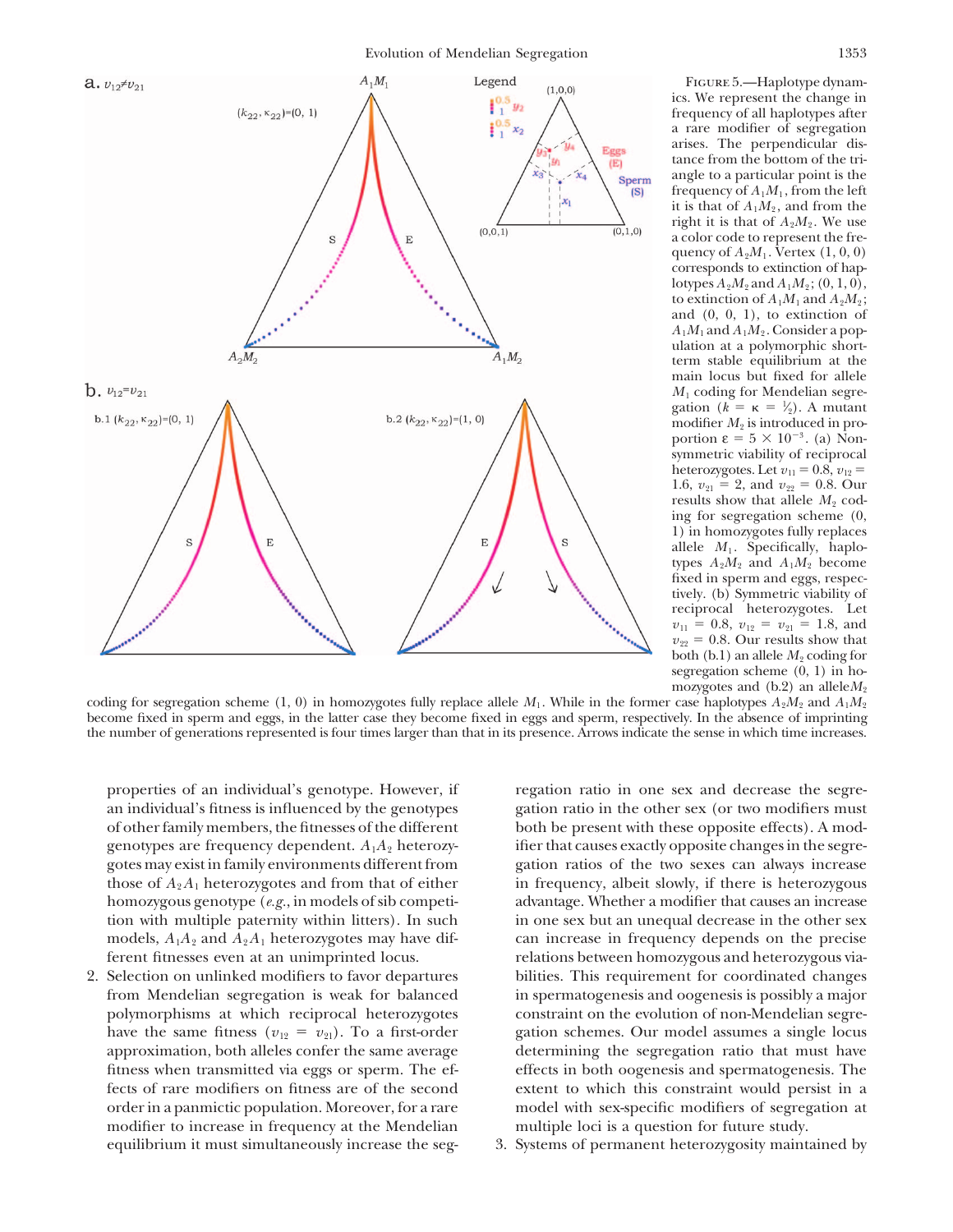non-Mendelian segregation will have "pathological" CROW, J. F., 1979 Genes that violate Mendel's rules. Sci. Am. 240:<br>
features that may increase the risk of extinction and prevent the long-term persistence of such systems one allele exists on a haplotype that is never transmited with the role of free recombination in the chromosomal<br>ted via sperm and the other allele exists on a haplo-<br>type that is never transmitted via eggs, then the first haplotype can accumulate fitness modifiers that are tive theory of evolution. J. Math. Biol. **34:** 485–510.<br>
FOSTER, G. G., and M. J. WHITTEN, 1991 Meiotic drive in *Lucilia* FOSTER, G. G., and M. J. WHITEN, 1991 MEDUTE MEDUTE of the priority of the cuprina and chromosomal evolution. Am. Nat. **137:** 403–415.<br>are greatly outweighed by costs for male function  $G_{\text{RANT}}V$ , 1975 Variation and Evolu and the reverse happens for the second haplotype.<br>
This problem disappears in systems of self-fertiliza-<br>
tology, meiosis, segregation patterns and biological consequences<br>
tology, meiosis, segregation patterns and biologi tion because each haplotype depends on the mainte-<br>nance of male and female functions in a single indi-<br>Hate, D., and C. T. BERGSTROM, 1995 Multiple mating, sperm comnance of male and female functions in a single indi-<br>haig, D., and C. T. BERGSTROM, 1995 Multiple mating, spectrum, and meiotic drive. J. Evol. Biol. 8: 265–282. vidual. This may be one reason why known systems of permanent translocation heterozygosity are associ-<br>of permanent translocation heterozygosity are associ-<br>against meiotic drive. J. Theor. Biol. 153: 531–558. of permanent translocation heterozygosity are associ- against meiotic drive. J. Theor. Biol. **153:** 531–558.

gation ratio does not have direct effects on individual  $\begin{array}{r} \text{B 333: 1--13.} \\ \text{fitness, but only indirect effects due to changes in the \\ \text{genotype frequencies at the primary locus. However,} \\ \end{array}$  HARTL, D. L., 1975 Modifier theory and meiotic drive. Theor. Popul. genotype frequencies at the primary locus. However, HOLSINGER, K. E., and N. C. ELLSTRAND, 1984 The evolution and ecology of permanent translocation heterozygotes. Am. Nat. 124: segregation distortion in spermatogenesis/microsoftheorypoology of permanent translocation heterozygotes. Am. Nat. 124:<br>sporogenesis is usually associated with a reduction<br>in the number of functional male gametes. This may in the number of functional male gametes. This may *petraea*. VI. Distorted segregation, gametic lethal systems and population systems and population divergence. Heredity 58: 401–408. reduce male fertility in situations of sperm competi-<br>tion (HAIG and BERGSTROM 1995). Unlinked mod-<br>ifiers that maintain Mendelian segregation in male<br>ifiers that maintain Mendelian segregation in male<br> $Theory,$  edited by M. W ifiers that maintain Mendelian segregation in male *Theory*, edited meiosis may be selectively favored because they are Princeton, NJ. meiosis may be selectively favored because they are<br>LIBERMAN, U., 1976 Modifier theory of meiotic drive: Is Mendelian associated with maximal male fertility.<br>segregation stable? Theor. Popul. Biol. **10:** 127–132.

To conclude, the prevailing solution to the evolution-<br>
v puzzle of Mendelian segregation (FSHEI 1985) does Can. J. Genet. Cytol. 5: 65–72. ary puzzle of Mendelian segregation (ESHEL 1985) does<br>not apply when sex-specific segregation is allowed. In<br>our model, fair segregation does not show evolution-<br>MAAN, S. S., 1975 Exclusive preferential transmission of an our model, fair segregation does not show evolution-<br>
MAAN, S. S., 1975 Exclusive preferential transmission of a<br>
chromosome in common wheat. Crop Sci. 15: 287-292. ary genetic stability while all-and-none segregation does.<br>Clearly, the selective forces that maintain Mendelian Mendelian chromosome in corn. Genetics 48: 1185-1194. segregation in most organisms are not fully understood. MATHWORKS, 1991 *Matlab*. Prentice Hall, New York.

M. Ridley, and P. Moorcroft for comments on the manuscript. F.U. Genome 12: 331–339.<br>acknowledges support from the Department of Organismic and Evolu-PARDO-MANUEL DE VILLENA, F., E. DE LA CASA ESPERON, J. W. WILacknowledges support from the Department of Organismic and Evolu-<br>
PARDO-MANUEL DE VILLENA, F., E. DE LA CASA ESPERON, J. W. WIL-<br>
LIAMS, J. M. MALETTE, M. ROSA et al., 2000 Heritability of the mationary Biology and the Graduate School of Arts and Sciences at LIAMS, J. M. MALETTE, M. ROSA *et al.*, 2000 Heritability of the ma-<br>Harvard University the Fulbright Commission and the Real Colegio ternal meiotic drive sys Harvard University, the Fulbright Commission, and the Real Colegio ternal meiotic drive system linked to Om and high-resolution map-<br>
Formulation of the Responder locus in mouse. Genetics 155: 283–289. ping of the Responder locus in mouse. Genetics **155:** 283–289. Complutense. Pearce, G. P., and H. G. Spencer, 1992 Population genetic models

- AGULNIK, S. I., A. I. AGULNIK and A. O. RUVINSKY, 1990 Meiotic drive in female mice heterozygous for the HSR inserts on chromo- Rhoades, M. M., 1942 Preferential segregation in maize. Genetics **27:**
- CAMERON, D. R., and R. MOAV, 1957 Inheritance in *Nicotiana tabacum* RICK, C. M., 1966 Abortion of male and female gametes in XXVII. Pollen killer, an alien genetic locus inducing abortion of determined by allelic interact XXVII. Pollen killer, an alien genetic locus inducing abortion of microspores not carrying it. Genetics 42: 326–335.
- Charlesworth, B., 1979 Selection for gamete lethals and s-alleles Trends Genet. **1:** 181–185.
- Cleland, R. E., 1972 *Oenothera Cytogenetics and Evolution*. Academic **125:** 183–191.
- CROW, J. F., 1970 Genetic loads and the cost of natural selection, UBEDA, F., and D. HAIG, 2004 Sex-specific meiotic drive and selec-<br>pp. 128–177 in *Mathematical Topics in Population Genetics*, edited by tion at an imprin pp. 128–177 in *Mathematical Topics in Population Genetics*, edited by K. I. Kojima. Springer-Verlag, New York. van Heermert, C., 1977 Somatic pairing and meiotic non-random
- 
- 
- ESHEL, I., 1985 Evolutionary genetic stability of Mendelian segregation and the role of free recombination in the chromosomal
- stability as a reflection of a changing point of view in the quantita-<br>tive theory of evolution. J. Math. Biol. 34: 485-510.
- 
- GRANT, V., 1975 *Variation and Evolution in Plants*. Columbia University Press, New York.
- 
- 
- 
- ated with self-fertilization, even though they have HAIG, D., and M. WESTOBY, 1991 Genomic imprinting in endo-<br>been derived from outcrossed ancestors.<br>4. Our model assumes that modification of the segre-<br>4. Our model assum tions for the evolution of apomixis. Philos. Trans. R. Soc. Lond. B  $333: 1-13$ .
	-
	-
	-
	-
	-
	- LOEGERING, W. Q., and E. R. SEARS, 1963 Distorted inheritance of stem-rust resistance of timstein wheat caused by pollen-killing gene.
	-
	-
	-
	-
	- PARDO-MANUEL DE VILLENA, F., and C. SAPIENZA, 2001 Non-random We thank D. N. Tran, J. F. Wilkins, J. Wakeley, D. Hartl, A. Grafen, segregation during meiosis: the unfairness of females. Mamm.<br>Alidley, and P. Moorcroft for comments on the manuscript. F.U. Genome 12: 331-339.
		-
		- of genomic imprinting. Genetics **130:** 899–907.
		- PROUT, T., J. BUNDGAARD and S. BRYANT, 1973 Population genetics of modifiers of meiotic drive. The solution of a special case and some general implications. Theor. Popul. Biol. **4:** 446–465. LITERATURE CITED
			- REIK, W., and J. WALTER, 2001 Genomic imprinting: parental influence on the genome. Nat. Rev. 2: 21–32.
			-
		- some 1. Genet. Res. 55: 97–100.<br>
		ERON, D. R., and R. Moav, 1957 Inheritance in *Nicotiana tabacum* RICK, C. M., 1966 Abortion of male and female gametes in the tomato
			- SANDLER, L., and K. GOLIC, 1985 Segregation distortion in *Drosophila*.
		- in complex heterozygotes. Heredity **43:** 159–164. Sano, Y., 1990 The genic nature of gamete elimination in rice. Genetics
			- SILVER, L. M., 1985 Mouse t haplotypes. Annu. Rev. Genet. 19: 179–208.
			-
			-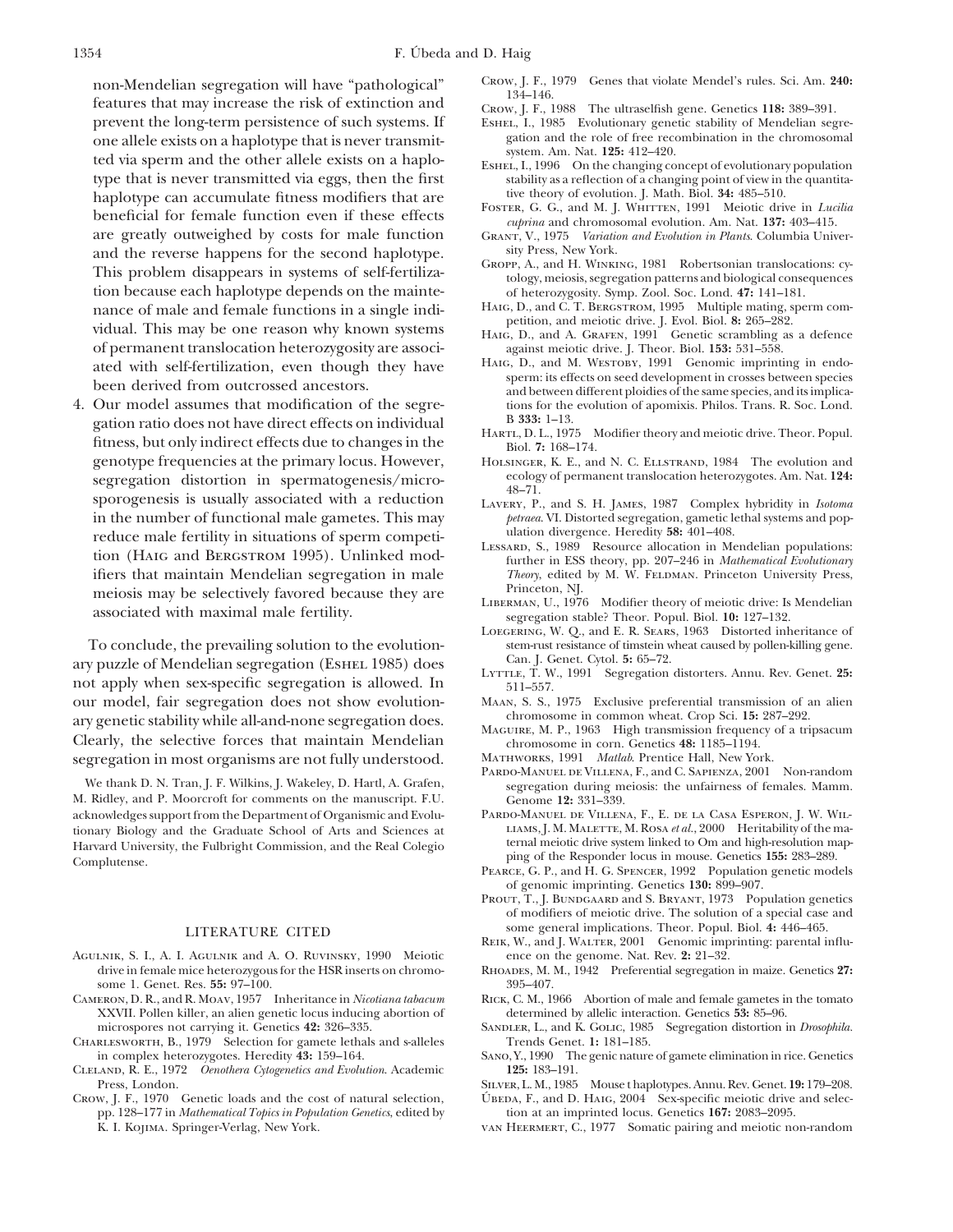von Wangenheim, K. H., 1962 Zur ursache der abortion von samenanlagen in diploid-polyploid-kreuzungen. II. Unterschiedliche Communicating editor: D. RAND

disjunction in a pericentric inversion of Hylemya antiqua. Chro- differenzierung von endospermen mit gleichen genom. Z. Verermosoma **59:** 193–206. bungsl. **93:** 319–334.

# APPENDIX A

**Gradient matrix and first derivatives:** Gradient matrix **G** is a matrix with elements that are matrices themselves:

$$
\mathbf{G}_{ij} = \begin{bmatrix} \partial x'_i / \partial x_j & \partial x'_i / \partial y_j \\ \partial y'_i / \partial x_j & \partial y'_i / \partial y_j \end{bmatrix}|_{(\hat{\mathbf{x}}, \hat{\mathbf{y}})}.
$$
(A1)

Straight differentiation in (4) yields the first-order derivatives

$$
\frac{\partial x_i'}{\partial x_j}\bigg|_{(\hat{\mathbf{x}},\hat{\mathbf{y}})} = \overline{w}\Big|_{(\hat{\mathbf{x}},\hat{\mathbf{y}})}^{-1}\Big|\delta_{ij}(\mathbf{W}^{\text{mm}}\mathbf{y})_i + y_i w_{ij}^{\text{fm}} - V_2 \frac{\partial \delta_i^{\text{m}}}{\partial x_j} - x_i \frac{\partial \overline{w}}{\partial x_j}\Big|_{(\hat{\mathbf{x}},\hat{\mathbf{y}})}\tag{A2a}
$$

$$
\frac{\partial x_i'}{\partial y_j}\bigg|_{(\mathbf{x},\mathbf{y})} = \overline{w}\Big|_{(\mathbf{\hat{x}},\mathbf{\hat{y}})}^{-1}\bigg[x_i w_{ij}^{\text{mm}} + \delta_{ij} (\mathbf{W}^{\text{fm}} \mathbf{x})_i - \frac{1}{2} \frac{\partial \delta_i^{\text{m}}}{\partial y_j} - x_i \frac{\partial \overline{w}}{\partial y_j}\bigg]\bigg|_{(\mathbf{\hat{x}},\mathbf{\hat{y}})} \tag{A2b}
$$

$$
\frac{\partial y_i'}{\partial x_j}\bigg|_{(\mathbf{x},\mathbf{y})} = \overline{w}\Big|_{(\mathbf{\hat{x}},\mathbf{\hat{y}})}^{-1}\Big[\delta_{ij}(\mathbf{W}^{\mathrm{mf}}\mathbf{y})_i + y_i w_{ij}^{\mathrm{ff}} - \frac{1}{2} \frac{\partial \delta_i^{\mathrm{f}}}{\partial x_j} - y_i \frac{\partial \overline{w}}{\partial x_j}\Big]\Big|_{(\mathbf{\hat{x}},\mathbf{\hat{y}})}\tag{A2c}
$$

$$
\frac{\partial y_i'}{\partial y_j}\bigg|_{(\mathbf{x},\mathbf{y})} = \overline{w}\Big|_{(\mathbf{\hat{x}},\mathbf{\hat{y}})}^{-1}\Big[x_i w_{ij}^{\text{mf}} + \delta_{ij} (\mathbf{W}^{\text{ff}} \mathbf{x})_i - \frac{1}{2} \frac{\partial \delta_i^{\text{f}}}{\partial y_j} - y_i \frac{\partial \overline{w}}{\partial y_j}\Big]\Big|_{(\mathbf{x},\mathbf{y})},\tag{A2d}
$$

where

$$
\frac{\partial \overline{w}}{\partial x_j}\bigg|_{(\hat{\mathbf{x}}, \hat{\mathbf{y}})} = (\mathbf{W}^{\text{mm}} \hat{\mathbf{y}})_j + (\mathbf{W}^{\text{fm}} \hat{\mathbf{y}})_j = (\mathbf{W}^{\text{mf}} \hat{\mathbf{y}})_j + (\mathbf{W}^{\text{ff}} \hat{\mathbf{y}})_j
$$
(A3a)

$$
\frac{\partial \overline{w}}{\partial y_j}\bigg|_{(\hat{\mathbf{x}}, \hat{\mathbf{y}})} = (\mathbf{W}^{\text{mm}^{\text{T}}}\hat{\mathbf{x}})_j + (\mathbf{W}^{\text{fm}}\hat{\mathbf{x}})_j = (\mathbf{W}^{\text{mf}}\hat{\mathbf{x}})_j + (\mathbf{W}^{\text{ff}}\hat{\mathbf{x}})_j
$$
(A3b)

and  $\delta_{ij}$  is the Kronecker delta; that is,  $\delta_{ij} = 1$  if  $i = j$ , and  $\delta_{ij} = 0$  otherwise.

Let  $S = G_{ij}$ *i*,  $j \in \{1, 2\}$ ;  $R = G_{ij}$ *i*  $\in \{1, 2\}$ ,  $j \in \{3, 4\}$ ; and  $L = G_{ij}$ *i*,  $j \in \{3, 4\}$ . Matrix *G* has the structure

$$
\mathbf{G} = \begin{bmatrix} \mathbf{S} & \mathbf{R} \\ \mathbf{0} & \mathbf{L} \end{bmatrix},\tag{A4}
$$

where **0** is a four-by-four matrix of zeros. Such a structure simplifies our calculations concerning the spectral radius of matrix **G**.

The leading eigenvalue of **G** is greater than one if either the leading eigenvalue of **S** or the leading eigenvalue of **L** is greater than one. Furthermore, the leading eigenvalue of **S** must be less than one given the short-term stability of  $(\hat{x}, \hat{y})$ . Hence, the long-term stability of equilibrium  $(\hat{x}, \hat{y})$  is characterized by the leading eigenvalue of **L**,  $\rho(L)$ . The full expression of **L** is

$$
\mathbf{L}_{(k_{11},\kappa_{11})} = \frac{1}{2\overline{w}} \begin{bmatrix} v_{11}y_1 + k_{12}v_{12}y_2 & v_{11}x_1 + k_{12}v_{21}x_2 & k_{12}v_{21}y_1 & k_{12}v_{12}x_1 \\ v_{11}y_1 + \kappa_{12}v_{12}y_2 & v_{11}x_1 + \kappa_{12}v_{21}x_2 & \kappa_{12}v_{21}y_1 & \kappa_{12}v_{12}x_1 \\ (1 - k_{12})v_{12}y_2 & (1 - k_{12})v_{21}x_2 & v_{22}y_2 + (1 - k_{12})v_{21}y_1 & v_{22}x_2 + (1 - k_{12})v_{12}x_1 \\ (1 - \kappa_{12})v_{12}y_2 & (1 - \kappa_{12})v_{21}x_2 & v_{22}y_2 + (1 - \kappa_{12})v_{21}y_1 & v_{22}x_2 + (1 - \kappa_{12})v_{12}x_1 \end{bmatrix} \begin{bmatrix} v_{11}y_1 + v_{12}v_{12}y_2 & v_{11}x_1 + v_{12}v_{21}x_2 & k_{12}v_{21}y_1 & k_{12}v_{12}x_1 \\ v_{21}y_1 + v_{22}v_{21} & v_{22}y_2 + v_{12}v_{12} & v_{22}v_2 + (1 - k_{12})v_{12}x_1 \end{bmatrix} \begin{bmatrix} v_{11}y_1 + v_{12}v_{12}y_2 & v_{11}x_1 + v_{12}v_{21}x_2 & k_{12}v_{21}y_1 & k_{12}v_{12}x_1 \\ v_{21}y_1 + v_{22}v_{21}x_2 & v_{22}y_2 + (1 - k_{12})v_{21}y_1 & v_{22}x_2 + (1 - k_{12})v_{12}x_1 \end{bmatrix} \begin{bmatrix} v_{11}y_1 + v_{12}v_{12}y_2 & v_{11}x_1 + v_{12}v_{21}x_2 & k_{12}v_{21}y_1 & k_{1
$$

where

$$
\overline{w} = v_{11}x_1y_1 + v_{12}x_1y_2 + v_{21}x_2y_1 + v_{22}x_2y_2.
$$
 (A6)

**Hessian matrix and second derivatives:** Hessian matrix **H** is a matrix with elements that are matrices themselves: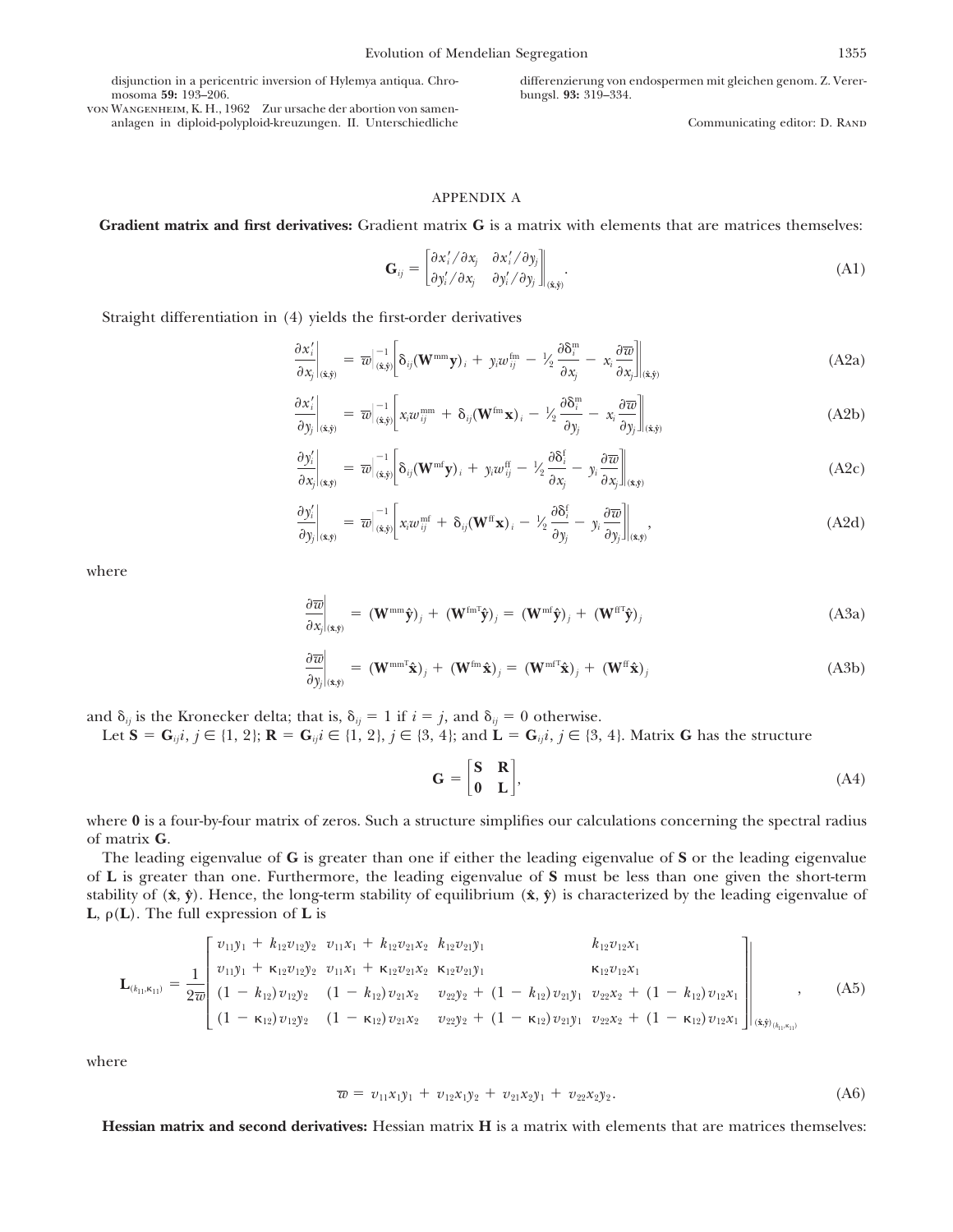1356 F. Úbeda and D. Haig

$$
\mathbf{H}_{ijl}^{x} = \begin{bmatrix} \partial^{2} x'_{i} / \partial x_{j} \partial x_{l} & \partial^{2} x'_{i} / \partial y_{j} \partial x_{l} \\ \partial^{2} y'_{i} / \partial x_{j} \partial x_{l} & \partial^{2} y'_{i} / \partial y_{j} \partial x_{l} \end{bmatrix} \Big|_{(\hat{\mathbf{x}}, \hat{\mathbf{y}})}
$$
(A7a)

$$
\mathbf{H}_{ijl}^{\gamma} = \begin{bmatrix} \frac{\partial^2 x'_i}{\partial x_j \partial y_l} & \frac{\partial^2 x'_i}{\partial y_j \partial y_l} \\ \frac{\partial^2 y'_i}{\partial x_j \partial y_l} & \frac{\partial^2 y'_i}{\partial y_j \partial y_l} \end{bmatrix}_{(\hat{\mathbf{x}}, \hat{\mathbf{y}})}.
$$
\n(A7b)

Straight differentiation in  $(A2)$  yields the second-order derivatives with respect to  $x_l$ ,

$$
\frac{\partial^2 x'_i}{\partial x_j \partial x_l}\bigg|_{(\hat{\mathbf{x}},\hat{\mathbf{y}})} = -\overline{w}\Big|_{(\hat{\mathbf{x}},\hat{\mathbf{y}})}^{-1} \Big[\frac{\partial x'_i}{\partial x_j} \frac{\partial \overline{w}}{\partial x_l} + \delta_{il} \frac{\partial \overline{w}}{\partial x_j}\Big]\Big|_{(\hat{\mathbf{x}},\hat{\mathbf{y}})} \tag{A8a}
$$

$$
\frac{\partial^2 x_i'}{\partial y_j \partial x_l}\bigg|_{(\hat{\mathbf{x}},\hat{\mathbf{y}})} = -\overline{w}\Big|_{(\hat{\mathbf{x}},\hat{\mathbf{y}})}^{-1} \left[ \frac{\partial x_i'}{\partial y_j} \frac{\partial \overline{w}}{\partial x_l} - \delta_{il} \left( w_{ij}^{\text{mm}} - \frac{\partial \overline{w}}{\partial y_j} \right) - \delta_{ij} w_{il}^{\text{fm}} + \frac{1}{2} \frac{\partial \delta_i^{\text{m}}}{\partial y_j \partial x_l} \right] \bigg|_{(\hat{\mathbf{x}},\hat{\mathbf{y}})} \tag{A8b}
$$

$$
\frac{\partial^2 y_i'}{\partial x_j \partial x_l}\bigg|_{(\hat{\mathbf{x}},\hat{\mathbf{y}})} = -\overline{w}\Big|_{(\hat{\mathbf{x}},\hat{\mathbf{y}})}^{-1} \left[\frac{\partial y_i'}{\partial x_j} \frac{\partial \overline{w}}{\partial x_l}\right]\bigg|_{(\hat{\mathbf{x}},\hat{\mathbf{y}})} \tag{A8c}
$$

$$
\frac{\partial^2 y_i'}{\partial y_j \partial x_l}\bigg|_{(\hat{\mathbf{x}},\hat{\mathbf{y}})} = -\overline{w}\bigg|_{(\hat{\mathbf{x}},\hat{\mathbf{y}})}^{-1} \bigg[\frac{\partial y_i'}{\partial y_j} \frac{\partial \overline{w}}{\partial x_l} - \delta_{ii} w_{ij}^{\text{mf}} - \delta_{ij} w_{il}^{\text{ff}} + \frac{1}{2} \frac{\partial \delta_i^{\text{f}}}{\partial y_j \partial x_l}\bigg] \bigg|_{(\hat{\mathbf{x}},\hat{\mathbf{y}})},\tag{A8d}
$$

and with respect to  $\gamma_l$ ,

$$
\frac{\partial^2 x_i'}{\partial x_j \partial y_k}\Big|_{(x,\hat{y})} = -\overline{w}\Big|_{(\hat{x},\hat{y})}^{-1} \Big| \frac{\partial x_i'}{\partial x_j} \frac{\partial \overline{w}}{\partial y_l} - \delta_{ij} w_{il}^{\text{mm}} - \delta_{il} w_{ij}^{\text{fm}} + \frac{1}{2} \frac{\partial \delta_i^{\text{m}}}{\partial x_j \partial y_l} \Big| \Big|_{(\hat{x},\hat{y})}
$$
(A9a)

$$
\left. \frac{\partial^2 x_i'}{\partial y_j \partial y_l} \right|_{(\mathbf{x}, \mathbf{y})} = -\overline{w} \Big|_{(\mathbf{\hat{x}}, \mathbf{\hat{y}})}^{-1} \left. \frac{\partial x_i'}{\partial y_j} \frac{\partial \overline{w}}{\partial y_l} \right\|_{(\mathbf{\hat{x}}, \mathbf{\hat{y}})} \tag{A9b}
$$

$$
\frac{\partial^2 y_i'}{\partial y_j \partial x_l}\bigg|_{(x,y)} = -\overline{w}\bigg|_{(x,y)}^{-1} \bigg[\frac{\partial y_i'}{\partial x_j} \frac{\partial \overline{w}}{\partial y_l} - \delta_{ij}w_{ii}^{\text{mf}} - \delta_{ii}\bigg(w_{ij}^{\text{ff}} - \frac{\partial \overline{w}}{\partial x_j}\bigg) + \frac{1}{2} \frac{\partial \delta_i^{\text{f}}}{\partial x_j \partial y_k}\bigg]\bigg|_{(x,y)} \tag{A9c}
$$

$$
\frac{\partial^2 y_i'}{\partial y_j \partial y_l}\bigg|_{(\hat{\mathbf{x}},\hat{\mathbf{y}})} = -\overline{w}\Big|_{(\hat{\mathbf{x}},\hat{\mathbf{y}})}^{-1} \left[\frac{\partial y_i'}{\partial y_j} \frac{\partial \overline{w}}{\partial y_l} + \delta_{il} \frac{\partial \overline{w}}{\partial y_j}\right]\Big|_{(\hat{\mathbf{x}},\hat{\mathbf{y}})}.
$$
\n(A9d)

The term *Q*(**G**) results from multiplying the left eigenvector of **L**, elements of **H**, and pairs of values of the right eigenvector of **G** as specified in LESSARD (1989).

## APPENDIX B

**Spectral radius of**  $\mathbf{L}_{(\frac{1}{2},\frac{1}{2})}>1$ **: The leading eigenvalue of**  $\mathbf{L}_{(\frac{1}{2},\frac{1}{2})}$  **is ⁄ ⁄ ∕** ⁄

$$
\rho(\mathbf{L}_{(\frac{1}{2},\frac{1}{2})}) = 1 + (2f_2)^{-1}(f_1 - f_2 + \sqrt{(f_1 + f_2)^2 - 8v_{11}f_1}),
$$
\n(B1)

where  $f_1 = (k_{12} - \kappa_{12})(v_{12} - v_{21})$  and  $f_2 = 2v_{11} + v_{12} + v_{21}$ . Hence  $\rho(L_{(\frac{1}{2}, \frac{1}{2})}) > 1$  whenever **∕ ∕** 

$$
(2f_2)^{-1}\left(f_1 - f_2 + \sqrt{(f_1 + f_2)^2 - 8v_{11}f_1}\right) > 0.
$$
 (B2)

Given that  $f_2 > 0$  the above inequality simplifies to

$$
\sqrt{(f_1 + f_2)^2 - 8v_{11}f_1} > f_2 - f_1.
$$
\n(B3)

Given that  $f_2 - f_1 > 0$  we can square both sides of the above inequality keeping its sense:

$$
(f_1 + f_2)^2 - 8v_{11}f_1 > (f_2 - f_1)^2
$$
  

$$
f_1f_2 > 2v_{11}f_1.
$$
 (B4)

There are two alternatives  $f_1 > 0$  and  $f_1 < 0$ . If  $f_1 > 0$  inequality (B4) reduces to  $f_2 > 2 v_{11}$ . Substituting  $f_2$  for its expression and simplifying the latter inequality reads  $v_{12} + v_{21} > 0$ , which is always true. If  $f_1 < 0$  inequality (B4) reduces to  $f_2 > 2 v_{11}$ , which is always false.

Consequently, the necessary and sufficient condition for the long-term instability of Mendelian segregation is  $f_1$  > 0. Substituting  $f_1$  for its expression and simplifying, this inequality reads